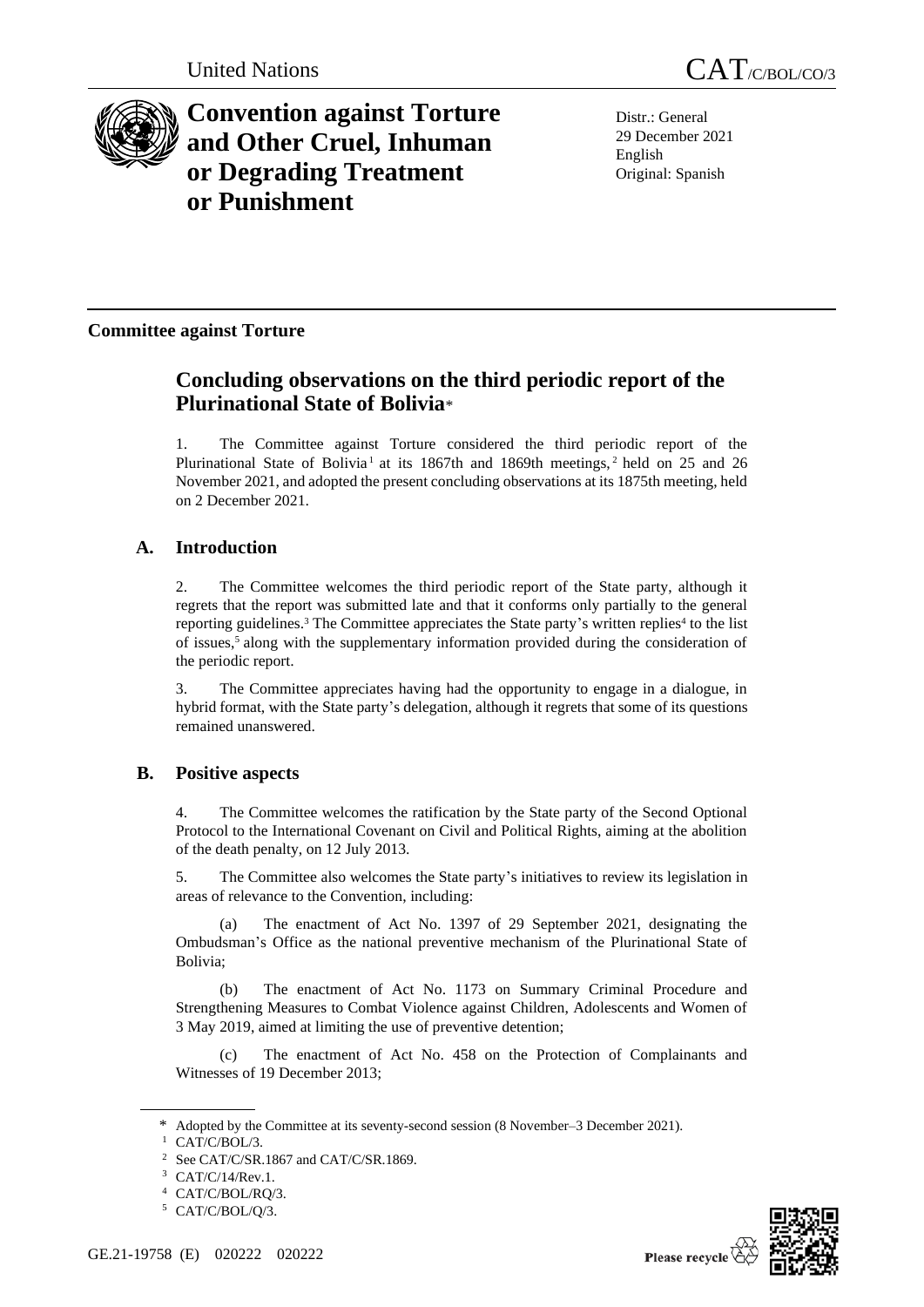(d) The enactment of Act No. 463 of 19 December 2013 on the Establishment of the Plurinational Public Defender Service;

(e) The enactment of Presidential Decree No. 4571 of 28 October 2021 abrogating Presidential Decree No. 4461 of 18 February 2021, which had made it possible to grant a general amnesty or pardon to persons facing criminal charges for offences related to the 2019–2020 crisis;

(f) The enactment of Supreme Decree No. 4087 of 28 November 2019 abrogating Supreme Decree No. 4078 of 14 November 2019, which granted discretionary powers to the armed forces to restore internal order and exempted them from criminal liability;

(g) The adoption of the Manual on the Organization and Functions of the Directorate of Prisons through Administrative Decision No. 242/15 of 14 July 2015;

The adoption of the Protocol for Preventing and Handling Physical, Psychological and Sexual Violence in Educational Establishments through Ministerial Decision No. 2412/2017 of 20 July 2017;

(i) The issuance of Directive MG-DGRP No. 025/2017 of 20 September 2017 requiring departmental directors of the prison system and prison directors to ensure the absolute prohibition of any and all acts or omissions amounting to torture and/or ill-treatment;

(j) The issuance of Directive MG-DGRP No. 026/2017, under which all departmental directors of the prison system and prison directors were ordered to immediately close all cells known as punishment cells, cages, holes, dungeons and the like;

(k) The issuance of Directive FGE/RJGP No. 176/2017 of 16 October 2017, which governs the implementation of the recommendations of the Subcommittee on Prevention of Torture and Other Cruel, Inhuman or Degrading Treatment or Punishment, and the preparation of a guide to the application of the Manual on the Effective Investigation and Documentation of Torture and Other Cruel, Inhuman or Degrading Treatment or Punishment (Istanbul Protocol).

6. The Committee welcomes the initiatives undertaken by the State party to amend its policies and procedures in order to afford greater human rights protection and to apply the Convention, in particular:

(a) The authorization of the publication of the report<sup>6</sup> on the visit to Bolivia made by the Subcommittee on Prevention of Torture in 2017, along with the State party's reply<sup>7</sup> of 24 July 2018 to the Subcommittee's recommendations;

(b) The establishment of the Truth Commission, pursuant to Act No. 879 of 23 December 2016, to investigate the grave human rights violations, including torture, that occurred between 4 November 1964 and 10 October 1982, and the provision made in the Act for the declassification of military files relating to that period;

The presentation, at the conclusion of the Truth Commission's mandate in December 2019, of a historical report and a final report on the grave human rights violations that were investigated.

## **C. Principal subjects of concern and recommendations**

## **Pending follow-up issues from the previous reporting cycle**

7. In its previous concluding observations, $\delta$  the Committee requested the State party to provide it with information on the action it had taken in response to its recommendations regarding: (a) the maintenance of official registers of persons deprived of their liberty (para. 9 (b)); (b) the prosecution of persons suspected of having committed acts of torture or illtreatment (para.  $11$  (d)); (c) access to civilian and military files that may contain

<sup>6</sup> CAT/OP/BOL/3.

<sup>7</sup> CAT/OP/BOL/3/Add.1.

<sup>8</sup> CAT/C/BOL/CO/2, para. 27.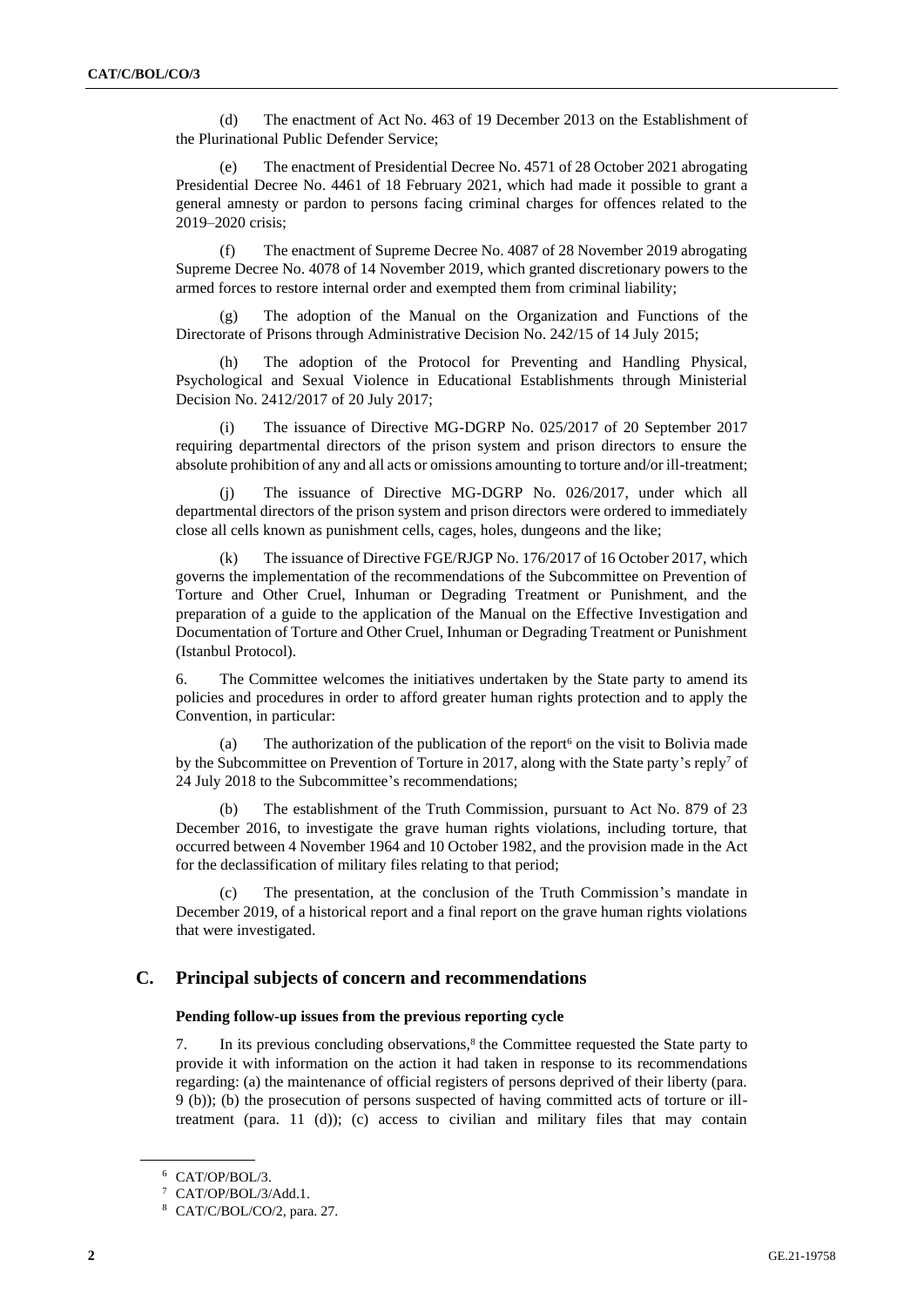documentation relevant to the investigation of grave human rights violations committed when the country was under military rule  $(1964–1982)$  (para. 13 (c)); and (d) measures adopted to prevent and deal appropriately with cases of sexual abuse of children in educational institutions (para. 16 (a)). The Committee regrets that although the rapporteur for follow-up to concluding observations sent a reminder to the State party on 7 July 2014, it received no response from the State party under the procedure for follow-up to concluding observations. In the light of the information contained in the State party's third periodic report on the action taken in follow-up to the recommendations above, the Committee is of the view that these recommendations have been only partially implemented (see paras. 5 (h), 6 (b), 12 (c) and 16 (b) of the present document).

#### **Definition and criminalization of torture**

8. The Committee regrets that the State party has not yet established a definition of the offence of torture that is in conformity with article 1 of the Convention. In particular, the Committee notes that the definition contained in article 295 (ill-treatment and torture) of the Criminal Code does not describe the acts constituting ill-treatment, abuse or torture or refer to the purpose of the criminal conduct in question. It also fails to cover acts of torture committed by or at the instigation of or with the consent or acquiescence of a person other than a public official who is acting in an official capacity. The Committee is, moreover, concerned about the failure of the Criminal Code to establish penalties commensurate with the seriousness of the offence, providing for a prison sentence of only 6 months to 2 years in respect of officials who harass, permit or order the harassment of a detainee, 2 to 4 years for torture or abuse, up to 6 years for infliction of injury and up to 10 years in the event of death. Furthermore, the Committee regrets that a statute of limitations continues to apply to the offence of torture (arts. 1 and 4).

9. **The Committee reiterates its previous recommendations**<sup>9</sup> **and urges the State to amend the definition of the offence of torture in article 295 of the Criminal Code to cover all the elements contained in article 1 of the Convention. In that connection, the Committee wishes to draw the State party's attention to its general comment No. 2 (2007) on the implementation of article 2 by States parties, in which it points out that serious discrepancies between the definition in the Convention and the definition in domestic law create actual or potential loopholes for impunity. The State party should also ensure that offences involving acts of torture are punishable by appropriate penalties that take into account their grave nature, in accordance with article 4 (2) of the Convention. Lastly, the Committee recommends that the State ensure that the offence of torture is not subject to a statute of limitations, in order to preclude any risk of impunity in relation to the investigation of acts of torture and the prosecution and punishment of the perpetrators.**

#### **Military jurisdiction**

10. The Committee is concerned about reports of torture and ill-treatment in the armed forces and the lack of transparency in the investigation of complaints about such conduct. In this regard, the Committee notes with concern that the Organic Act on the National Armed Forces (No. 1405 of 30 December 1992) does not comply with the Constitution of 2009 with regard to human rights. Moreover, the Committee has received information on allegations of reprisals against persons pushing for the amendment of the Organic Act on the Armed Forces (arts. 12 and 13).

11. **The Committee urges the State party to bring the content of the Organic Act on the Armed Forces into line with the Constitution and international human rights standards and to protect persons who are pushing for the amendment of the Act from reprisals. The Committee also urges the State party to ensure progress in the investigation of allegations of torture and ill-treatment within the armed forces and the prosecution and punishment of alleged perpetrators.**

<sup>9</sup> Ibid., para. 8.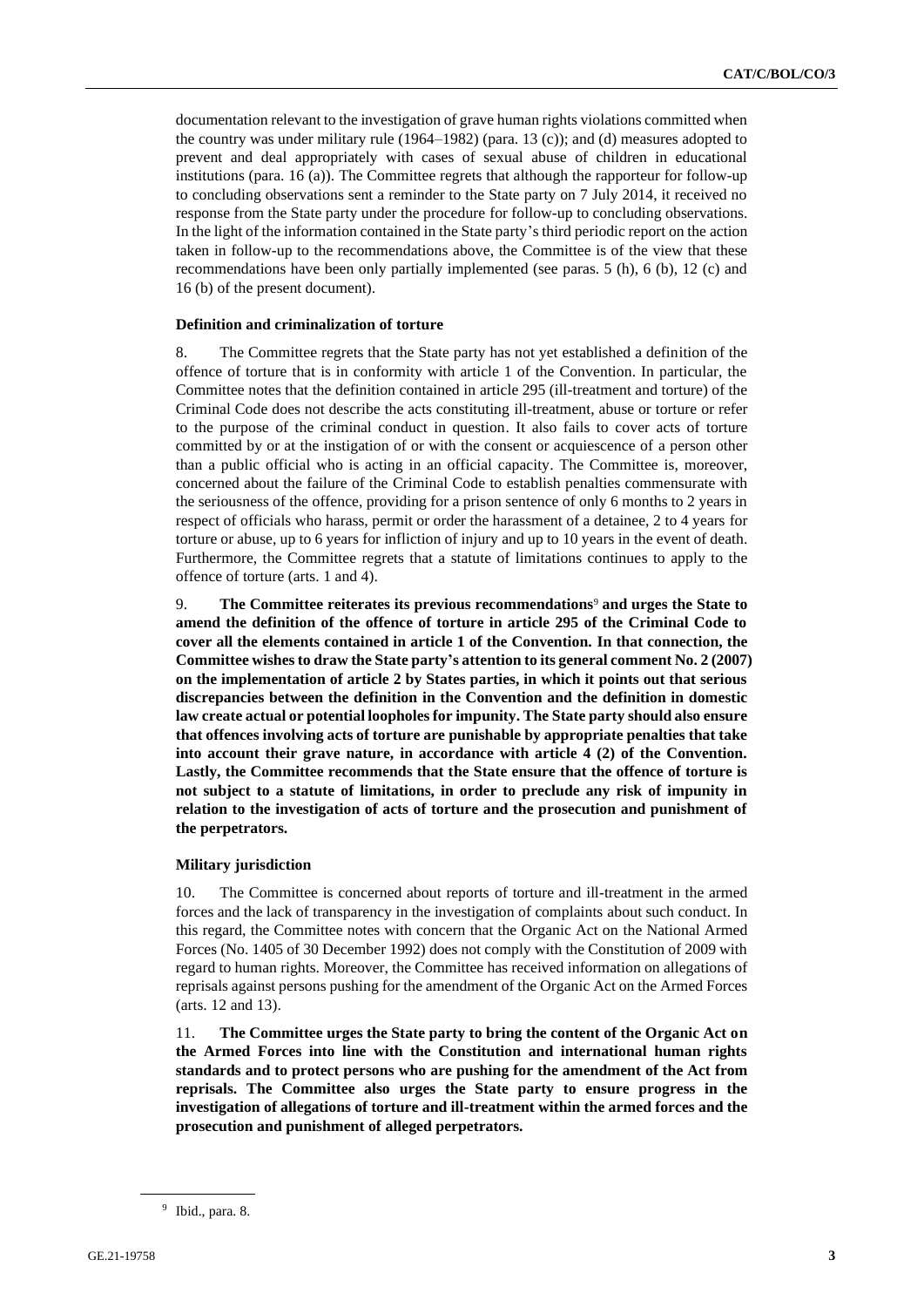## **Fundamental legal safeguards**

12. While the Committee notes the provisions of the Constitution, the Code of Criminal Procedure and the Sentence Enforcement and Supervision Act regarding safeguards to prevent torture and ill-treatment, it remains concerned about reports of: (a) obstacles preventing persons deprived of liberty, including minors, from informing a relative or other person that they have been detained; (b) lack of immediate access to an independent medical examination, especially in police stations; (c) the absence of an adequate registration system for persons deprived of liberty, although it notes that the Prison Information System is in the initial phase of implementation; (d) difficulties in gaining access to free legal assistance where necessary, and the insufficient number of public defenders, their low pay, insufficient professional qualifications and limited presence in rural areas. Furthermore, the Committee regrets that insufficient information has been provided on the measures taken by the State party to ensure respect for fundamental legal safeguards and the disciplinary measures imposed on law enforcement officials who have disregarded such safeguards (art. 2).

13. **The Committee recommends that the State party take effective steps to ensure that persons who are arrested actually have the benefit of all fundamental legal safeguards from the very outset of their detention, including the right to be informed of the reasons for the arrest and the nature of the charges against them, the right to promptly inform a family member or other person of their arrest and place of detention, the right to request and obtain immediate access to an independent doctor, in addition to any medical examination that may be conducted at the authorities' behest, the right to be assisted promptly by a lawyer and to receive free high-quality legal assistance in case of need. The State party should also:**

(a) **Strengthen the Plurinational Public Defender Service, ensuring that there are enough public defenders who are adequately trained and paid, that more defenders are present in rural areas and that there is a specialized, expert defence service for children and adolescents;**

(b) **Establish a uniform prisoner file management system and a computerized alert system to track the time remaining on allowable pretrial detention periods and inmates' sentences, and instruct prisons directors to comply with Act No. 2298 by keeping records up to date. The Committee also recommends carrying out checks and inspections to ensure that all persons deprived of their liberty in police stations and prisons are duly registered;**

(c) **Ensure respect for the fundamental legal safeguards of persons deprived of their liberty, sanctioning law enforcement officers who disregard such safeguards.**

### **National preventive mechanism**

14. The Committee welcomes the designation of the Ombudsman's Office as the national preventive mechanism, with the Office inheriting the mandate of the Service for the Prevention of Torture. However, it believes that the Office's interim leadership, the lack of transparency in the selection and appointment of its directors and members and the loss of the staff of the Service for the Prevention of Torture could weaken its ability to carry out its mandate and undermine its independence (art. 2).

### 15. **The State party should:**

(a) **Guarantee the functional and financial independence of the national preventive mechanism and ensure that the processes for the selection of the directors and members of the Ombudsman's Office are independent and transparent, in accordance with the provisions of the Optional Protocol to the Convention against Torture and Other Cruel, Inhuman or Degrading Treatment or Punishment and the guidelines on national preventive mechanisms;**<sup>10</sup>

(b) **Strengthen the institutional framework of the Ombudsman's Office and ensure transparency in the selection of its directors and members;**

<sup>10</sup> CAT/OP/12/5, paras. 7, 8, 12 and 16.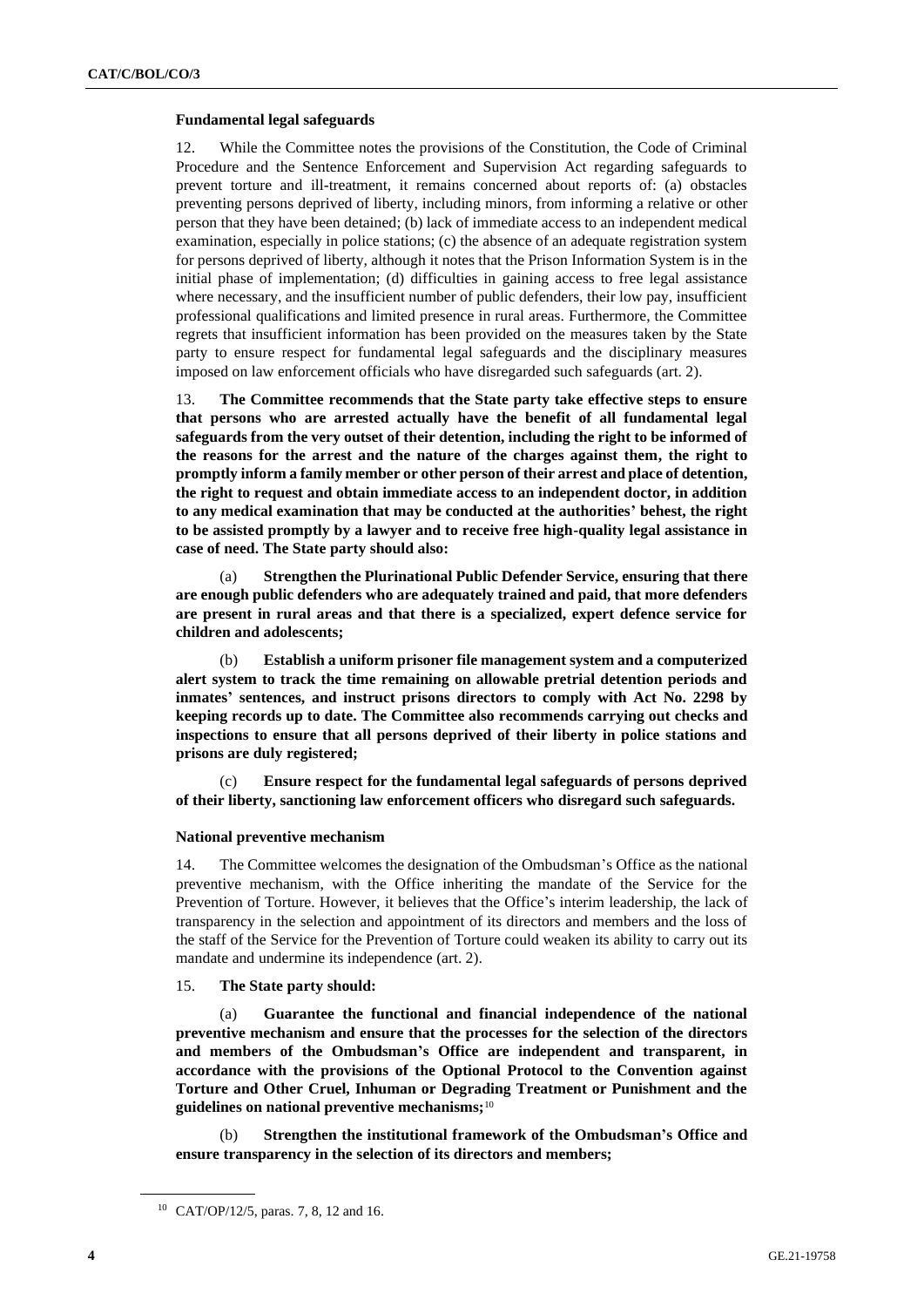## (c) **Ensure that the national preventive mechanism has the necessary technical, financial and human resources to carry out its work effectively, taking into account the previous work and experience of the Service for the Prevention of Torture.**

### **Truth Commission**

16. The Committee welcomes the establishment of the Truth Commission and the presentation of its historical report on the conditions that gave rise to the human rights violations and crimes against humanity committed between 1964 and 1982 and its final report on the grave human rights violations that were investigated, including the cases of 5,405 persons who were tortured. However, it remains concerned about:

(a) The inadequate dissemination of the Truth Commission's final report and the absence of a mechanism for monitoring the steps taken in follow-up to its recommendations;

(b) The insufficient information on the criminal responsibility of some of the 1,498 perpetrators of crimes against humanity and grave human rights violations committed during the aforementioned period. The Committee notes the difficulties that may arise in the investigation of cases of torture, such as material constraints, the lack of evidence beyond victims' testimonies in some cases and the fact that victims may be afraid to file complaints;

The shortcomings and delays in the reparations programme, which currently includes 1,714 beneficiaries, although, according to the information received, there are still some victims who have not yet been recognized as beneficiaries. The Committee is also concerned about reports that only 20 per cent of all the reparation awards made to 1,567 victims have been paid (arts. 2, 12, 13 and 14).

#### 17. **The State party should:**

(a) **Take the necessary measures to disseminate the Truth Commission's report widely and monitor the effective implementation of its recommendations;**

(b) **Ensure progress in the investigation of the grave human rights violations committed between 1964 and 1982, ensure that the armed forces cooperate fully in these investigations and prosecute and punish the alleged perpetrators;**

(c) **Ensure that all victims are duly registered and strengthen the reparations programme with the necessary resources to guarantee full reparations to all victims and the effective allocation of such reparations within as short a time as possible;**

(d) **Complement and expand on, as far as possible, the work of the Truth Commission, as a determining factor in the pursuit of reconciliation and the realization of victims' rights.**

#### **Human rights violations during the 2019–2020 crisis**

18. The Committee is seriously concerned about reports that it has received documenting acts of violence and grave human rights violations, including torture, ill-treatment and excessive use of force resulting in death, that occurred in the context of the social and political crisis of September to December 2019. It also remains concerned about the insufficient progress made in the investigation and prosecution of the allegations of torture and illtreatment made in this context, and about attacks against the staff of the Ombudsman's Office (arts. 2, 12, 13 and 16).

#### 19. **The State party should:**

(a) **Investigate promptly, independently, effectively and comprehensively the acts of torture, ill-treatment and excessive use of force that occurred during the 2019– 2020 crisis, prosecute and, where appropriate, punish the persons responsible and ensure that the victims receive full reparations commensurate with the harm suffered;**

(b) **Establish a mechanism to follow up on the recommendations of the Interdisciplinary Group of Independent Experts, set up pursuant to an agreement with the Inter-American Commission on Human Rights to assist in the investigations of the aforementioned events;**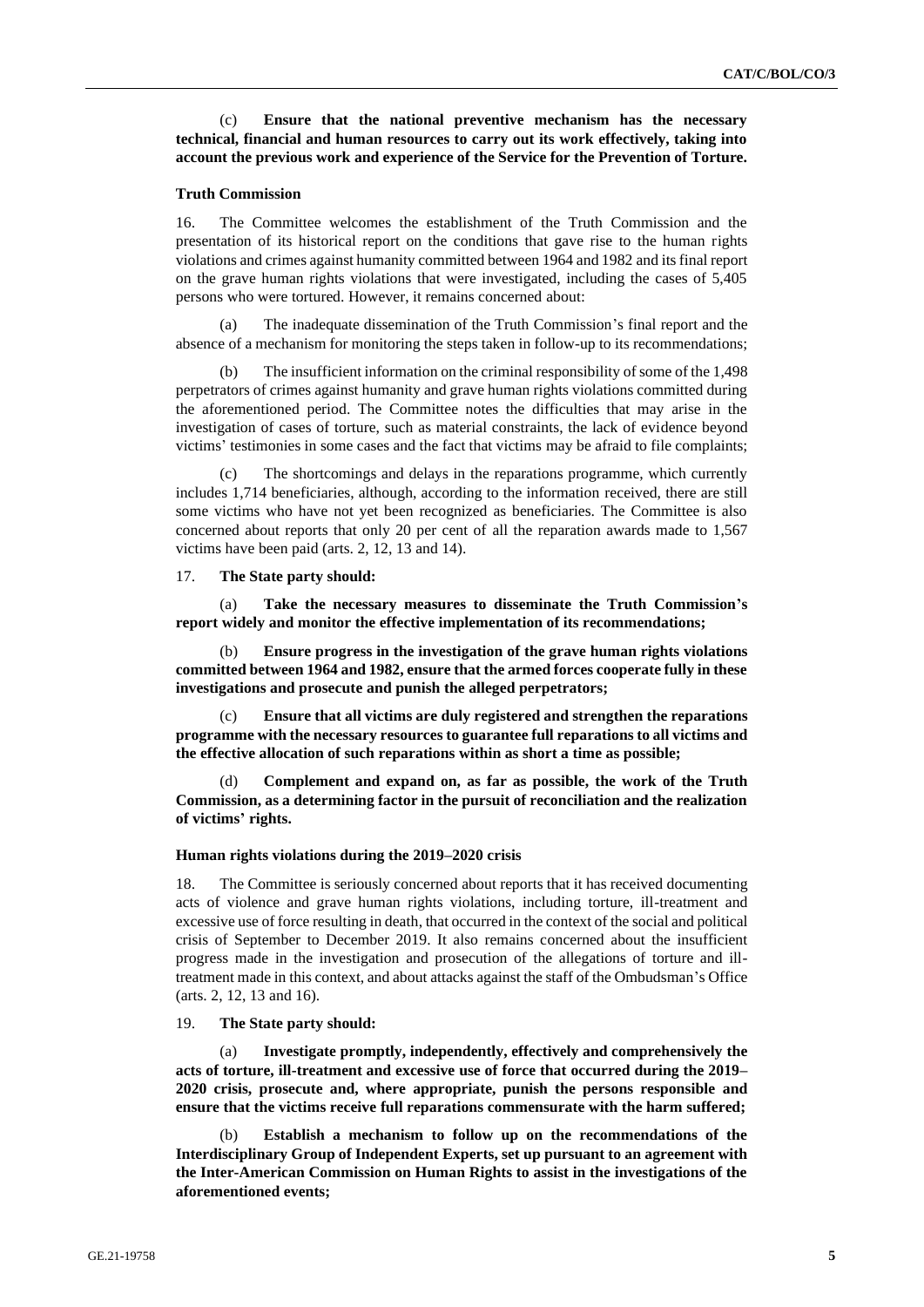(c) **Take the necessary measures to regulate the conduct of the police and the armed forces according to strictly professional criteria and ensure that they answer to the civilian authorities. The Committee recommends that the State party establish effective protocols regulating the conduct of law enforcement officials during social protests;**

(d) **Investigate and punish attacks and reprisals against the staff of the Ombudsman's Office;**

Ensure that the Office of the United Nations High Commissioner for **Human Rights (OHCHR) is represented again in the State party, so that OHCHR can assist with the action taken in follow-up to the recommendations made by international human rights mechanisms.**

#### **Racially motivated violence**

20. The Committee is concerned about acts of racially motivated violence reportedly committed during the 2019–2020 crisis, including the attacks, threats and ill-treatment, for which organized groups were responsible, faced by indigenous women. The Committee also notes with concern information that it has received concerning police clampdowns on demonstrators, mostly indigenous people and campesinos, in Betanzos, Yapacaní, Montero, Sacaba and Senkata (arts. 2, 12, 13 and 16).

#### 21. **The State party should:**

(a) **Systematically investigate all forms of hate crime, including racially motivated violence, prosecute perpetrators and, if they are found guilty, punish them with penalties commensurate with the seriousness of the offence;**

(b) **Provide training on hate crimes to law enforcement officers to prevent torture, ill-treatment and excessive use of force;**

**Strengthen the work of the National Committee against Racism and All Forms of Discrimination established pursuant to Act No. 045 of 8 October 2010 on the Elimination of Racism and All Forms of Discrimination.**

## **Obstacles to justice: Impunity and lack of independence of the justice system**

22. The Committee notes with concern the small number of investigations and prosecutions in respect of cases of torture owing to, inter alia, the lack of training of judicial officials in the investigation of this type of offence and the intimidation of victims. In this connection, it notes that the Ombudsman's Office registered 3,017 cases of torture and cruel, inhuman or degrading treatment nationwide between 2013 and August 2021. The Committee is also concerned about:

(a) The provisions of articles 123 and 133 of the Criminal Code, which define the offences of sedition and terrorism, respectively, based on extremely vague concepts;

(b) The lack of independence and autonomy of the judicial authorities and the Public Prosecution Service, as evidenced by judicial proceedings for sedition and terrorism against political opponents. In this regard, the Committee draws the State party's attention to chapter four, section A, of the report of the Interdisciplinary Group of Independent Experts that investigated the grave human rights violations that occurred between September and December 2019;

(c) The institutional weakness of the justice system, in which most judges and prosecutors are appointed on a temporary basis and do not hold career public service positions. The judicial authorities are under-resourced, and judicial services are not available in all parts of the country equally (arts. 2, 12, 13 and 16).

23. **The State party should:**

(a) **Review its counter-terrorism laws and, in particular, amend the legal definitions of the offences of sedition and terrorism to ensure that they comply with the principle of legality and international human rights standards;**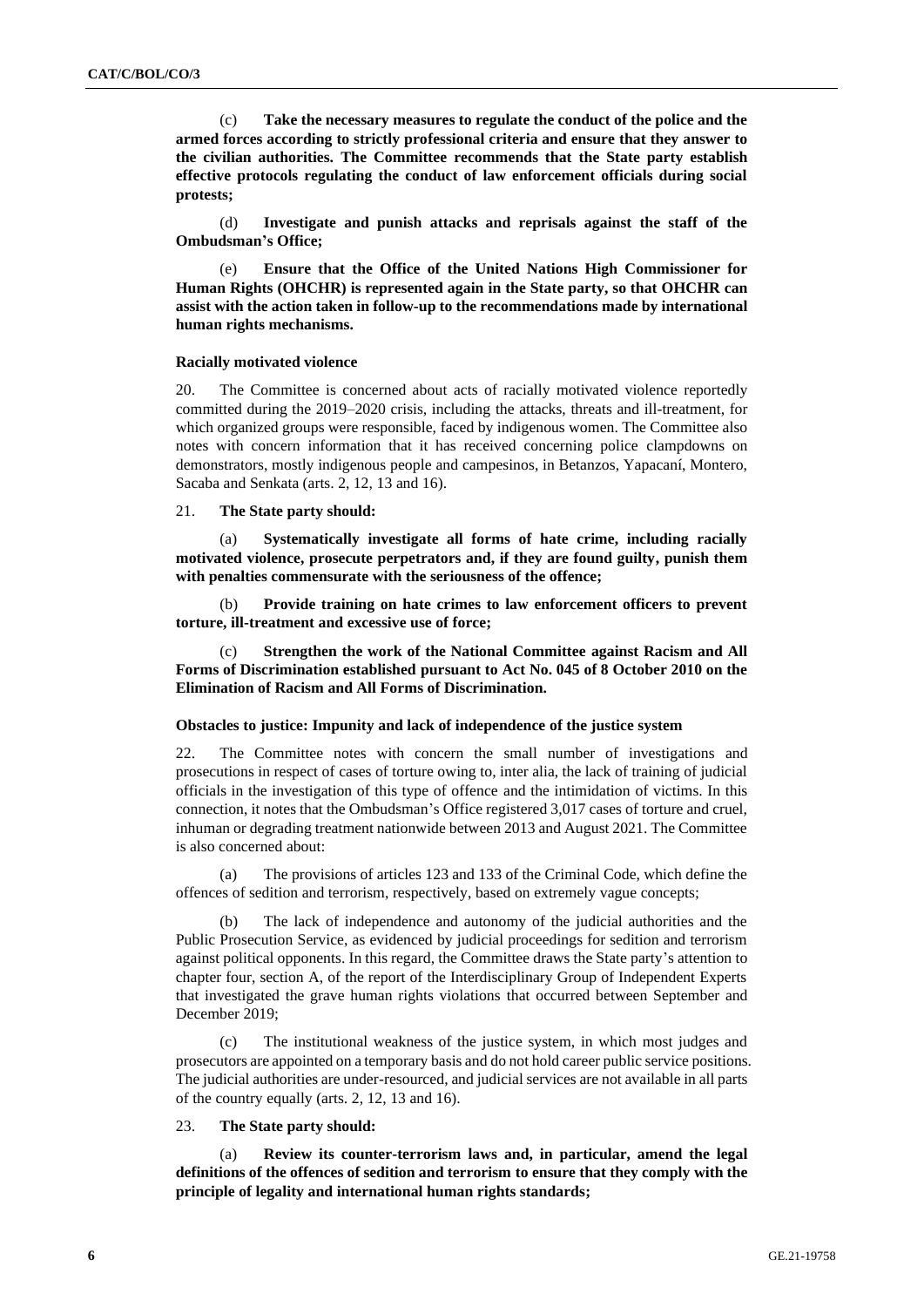(b) **Ensure that prompt, thorough, independent and impartial investigation are conducted into all allegations of torture and ill-treatment, particularly those relating to the events that occurred between 1964 and 1982 and during the 2019–2020 post-election crisis, that perpetrators are prosecuted and punished, regardless of their political affiliation, and that victims obtain access to information, are able to participate in the proceedings and receive full reparations;**

(c) **As a matter of urgency, reform the justice system in order to guarantee its independence and respect for due process, including by adopting a law on the judicial service that ensures job stability and revising the processes for the selection, evaluation and removal of judges and prosecutors to ensure that selection, evaluation and removal are informed by publicly available, objective, merit-based criteria. The State party should also grant judicial bodies the resources they need to function effectively;**

(d) **Enhance the training of prosecutors and judges in order to improve the quality of investigations and ensure the accurate classification of the facts, in accordance with the Istanbul Protocol and the Model Protocol for a Legal Investigation of Extra-legal, Arbitrary and Summary Executions (Minnesota Protocol);**

(e) **Ensure that persons suspected of having committed torture or illtreatment are suspended immediately and remain so throughout the investigation, particularly if there is any risk that they might otherwise be in a position to repeat the alleged act, commit reprisals against the alleged victim or interfere with the investigation;**

(f) **Establish a system of protection and assistance to protect victims and witnesses of acts of torture carried out on persons deprived of their liberty from all forms of reprisal and take prompt disciplinary and criminal action against State agents responsible for threats or reprisals against victims and witnesses of acts of torture.**

## **Migrants, refugees and asylum seekers**

24. The Committee is concerned about the state of the National Commission for Refugees following frequent changes in its membership and secretariat and about the absence of training on asylum issues for the authorities despite the judgment of the Inter-American Court of Human Rights in the case *Pacheco Tineo Family v. Plurinational State of Bolivia* of 25 November 2013, in which the Court ordered the implementation of permanent training programmes for officials working with migrants or asylum seekers. Moreover, the Committee regrets the absence of procedural protocols for migration and border officials. It is also concerned about:

(a) The lack of updated statistical data, disaggregated by nationality and place of asylum application, on asylum seekers and refugees living in the country, although it notes the existence of information disaggregated by sex and age;

(b) The additional immigration measures adopted to limit access to the territory for Venezuelan nationals, in view of the closure of the border, and complaints of abuse and extortion of asylum seekers arriving at the border by Bolivian border agents, particularly at the border with Peru (Desaguadero). The Committee also notes with concern the difficulties faced by persons who submit their asylum applications for processing at the border and the impossibility of submitting applications to the National Commission for Refugees in Santa Cruz de la Sierra;

(c) The restrictiveness of the State party's immigration legislation, which does not provide for the regularization of residence status, flexible protection or the possibility of temporary stay (art. 3).

25. **The State party should:**

(a) **Adopt protocols to be followed by migration and border officials to ensure that persons in need of international protection are identified at borders and referred to the asylum system, and improve the training provided to such officials on international refugee law, including the principle of non-refoulement;**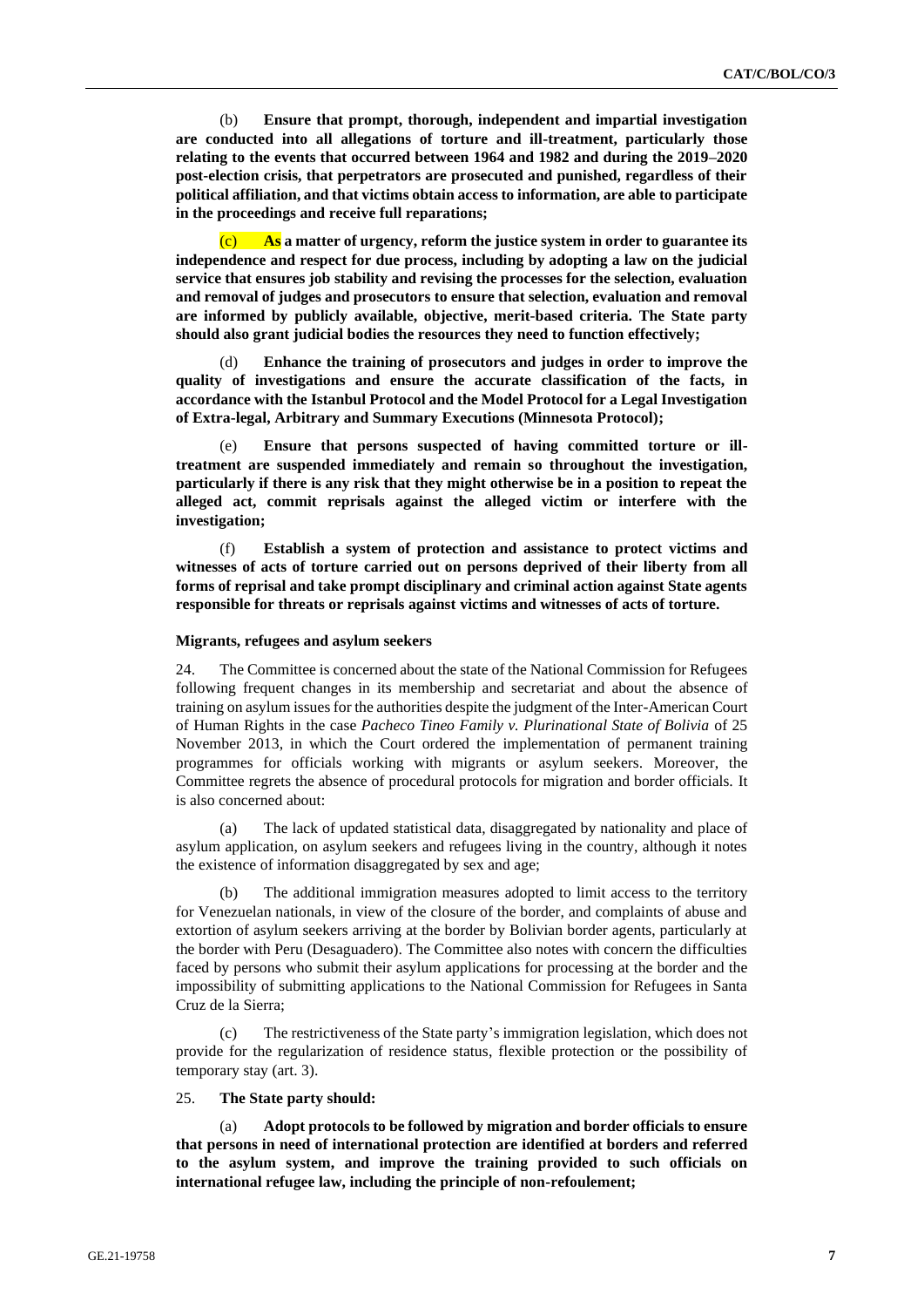(b) **Maintain complete, updated statistical data, disaggregated by gender, age and country of origin, on asylum seekers, refugees, stateless persons and migrants in the Plurinational State of Bolivia, including information on expulsion and deportation procedures and so-called voluntary departures;**

(c) **Ensure that migration inspections and expulsion and/or deportation proceedings are carried out in accordance with human rights standards, offering procedural safeguards that take into consideration the situation of asylum seekers and persons in need of international protection;**

(d) **Ensure that no one may be expelled, returned or extradited to another State where there are substantial grounds for believing that he or she would run a personal and foreseeable risk of being subjected to torture.**

#### **Gender-based violence**

26. The Committee welcomes the progress made with regard to legislation and public policies aimed at combating gender violence, for example, the establishment of the National Committee on Follow-up to Cases of Femicide, and takes note of the State party's partial compliance with the judgment of the Inter-American Court of Human Rights in the case *I.V. v. Plurinational State of Bolivia* of 30 November 2016. However, it notes with concern:

(a) The increase in gender-based violence in the State party, in particular the high incidence of femicide and sexual violence, as well as the high levels of impunity;

(b) The definition of rape in the Criminal Code, which is based on the use of force, does not explain what is meant by the term "consent" or establish appropriate rules for allowing the courts to assume a fact is true unless there is a preponderance of evidence suggesting otherwise;

(c) The pending measures that must be taken to ensure full compliance with the judgment in the case *I.V. v. Plurinational State of Bolivia*, including the provision of education on informed consent and gender-based violence for health personnel and the introduction of an obligation to provide free sexual and reproductive health and mental health services;

(d) The large caseload of the 27 specialized courts and tribunals for violence against women and corruption. It is also of concern that specialized prosecutors for genderbased crimes and offences related to trafficking in persons and human smuggling are present only in the departmental capitals;

(e) The insufficient number of hostels and shelters for victims of gender-based violence, despite the increase in the number of such facilities;

(f) Reports of the arbitrary arrest and abuse of sex workers by law enforcement officials;

(g) The absence of any evaluation of the effectiveness of awareness-raising and prevention activities regarding violence against women for public servants (arts. 2 and 16).

#### 27. **The State party should:**

(a) **Ensure that all cases of gender-based violence, especially those involving actions or omissions by State authorities or other entities which engage the international responsibility of the State party under the Convention, are thoroughly investigated, that the alleged perpetrators are prosecuted and, if convicted, are punished appropriately and that the victims receive comprehensive redress, including adequate compensation and rehabilitation;**

(b) **Maintain updated figures on gender-based violence, disaggregated by age and ethnic origin or nationality of the victim, as well as information on the number of complaints, investigations, prosecutions, convictions and sentences relating to genderbased violence;**

(c) **Amend the legal definition of the offence of rape (Criminal Code, art. 308);**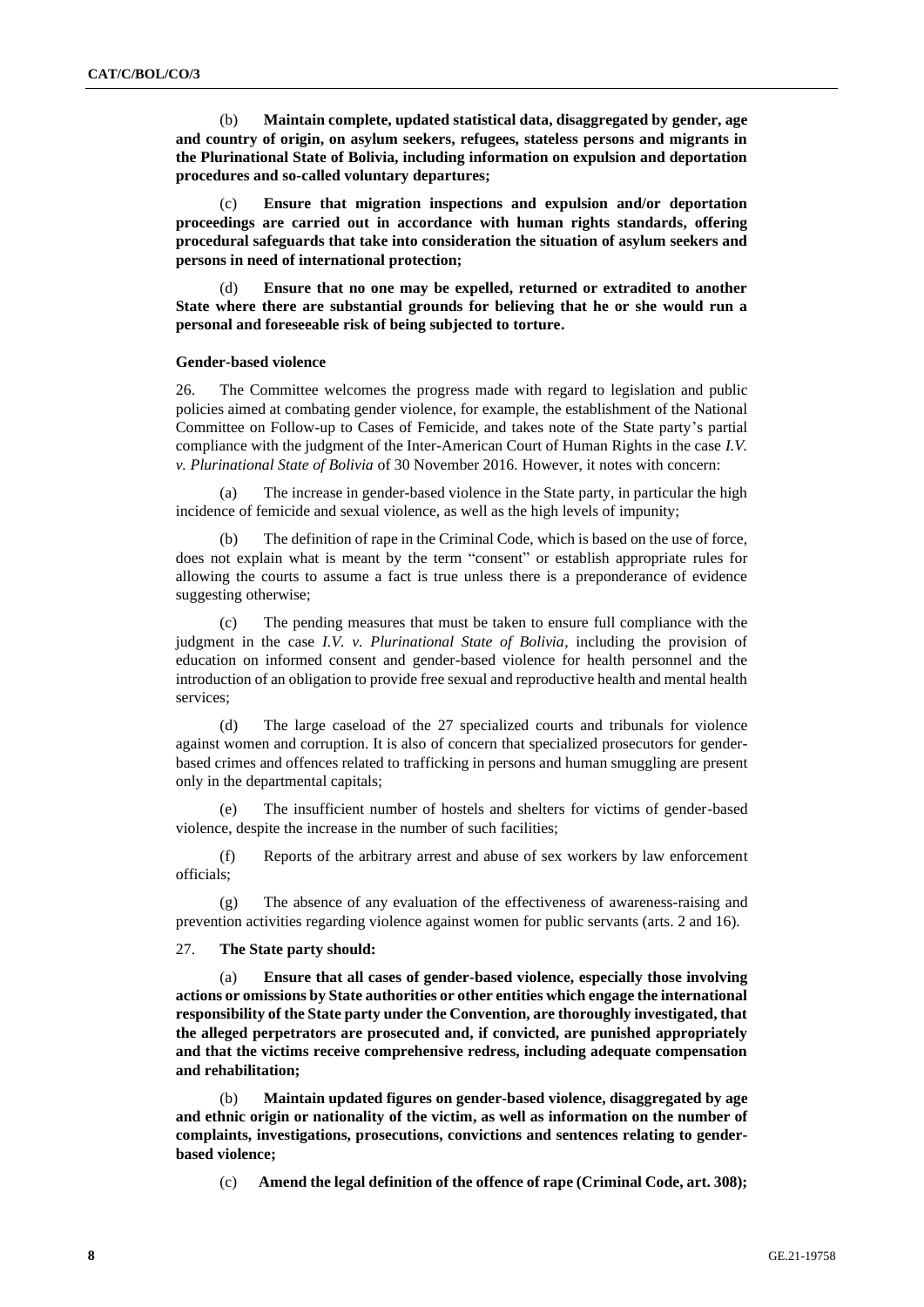(d) **Provide mandatory training on the prosecution of perpetrators of genderbased violence to judges, prosecutors and health personnel;**

(e) **Strengthen the Comprehensive Act on Guaranteeing a Violence-Free Life for Women (No. 348) of 9 March 2013 and enhance the capacity of support services for women experiencing violence by providing infrastructure, equipment and specialized personnel and drawing up an adequate budget;**

(d) **Establish specialized courts with exclusive competence in gender-based violence and appoint provincial prosecutors and/or set up mobile teams of specialized prosecutors;**

(e) **Ensure that victims of gender-based violence receive the medical treatment, psychological support and legal assistance they require.**

#### **Illegal abortions**

28. The Committee notes that the requirement of judicial authorization for access to abortion when a pregnancy is the result of rape, statutory rape, incest, kidnapping or when the pregnancy endangers the life or health of the woman has been lifted, that victims need only present a copy of the criminal complaint relating to the offence in order for such access to be granted (Plurinational Constitutional Court Decision No. 0206/2014) and that a handbook on assisting victims of sexual violence has been produced to ensure the implementation of this decision. However, the Committee regrets that access to safe abortion is still not guaranteed owing to, inter alia, a lack of knowledge of the regulations, obstacles to obtaining a copy of the complaint and a lack of sufficient alternatives in cases of conscientious objection by medical practitioners (arts. 2 and 16).

29. **In the light of Decision No. 0206/2014 of the Plurinational Constitutional Court, the Committee encourages the State party to continue reviewing its criminal laws in order to guarantee legal, safe and effective access to abortion when carrying the pregnancy to term could cause the pregnant woman or girl substantial harm or suffering, especially in cases where the pregnancy is not viable. The Committee also urges the State party to ensure that women who resort to this practice are not held criminally responsible and that safe and timely abortion health services are available to all women and adolescent girls, especially in poor and rural areas.**

#### **Child abuse and sexual violence against children**

30. The Committee is alarmed by the information received suggesting a high incidence of sexual violence against children and adolescents in the State party. Moreover, the Committee regrets that statutory rape is still an offence in its own right, as statutory rape is a violation of an adolescent's whole person and the penalties the perpetrators incur, less harsh than those for rape, contribute to impunity. The Committee is also concerned about the large number of young and adolescent girls who are forced into early marriages or other unions as a result of pregnancy, for example (arts. 2 and 16).

## 31. **The Committee urges the State party to:**

(a) **Repeal the offence of statutory rape (Criminal Code, art. 309);**

(b) **Take the necessary measures, including a review of the relevant legal frameworks, to prevent and eradicate early marriages and other unions and teenage pregnancies;**

(c) **Strengthen the Plurinational System for the Comprehensive Protection of Children and Adolescents and ensure that sexual violence against children and adolescents is duly investigated and its perpetrators are punished.**

#### **Trafficking in persons**

32. The Committee welcomes the legislative and policy progress made with regard to trafficking, including agreements concluded with various countries, and appreciates the information provided by the State party on the 1,687 victims of trafficking registered between 2018 and 2021, as well as the disaggregated data provided on the complaints received in that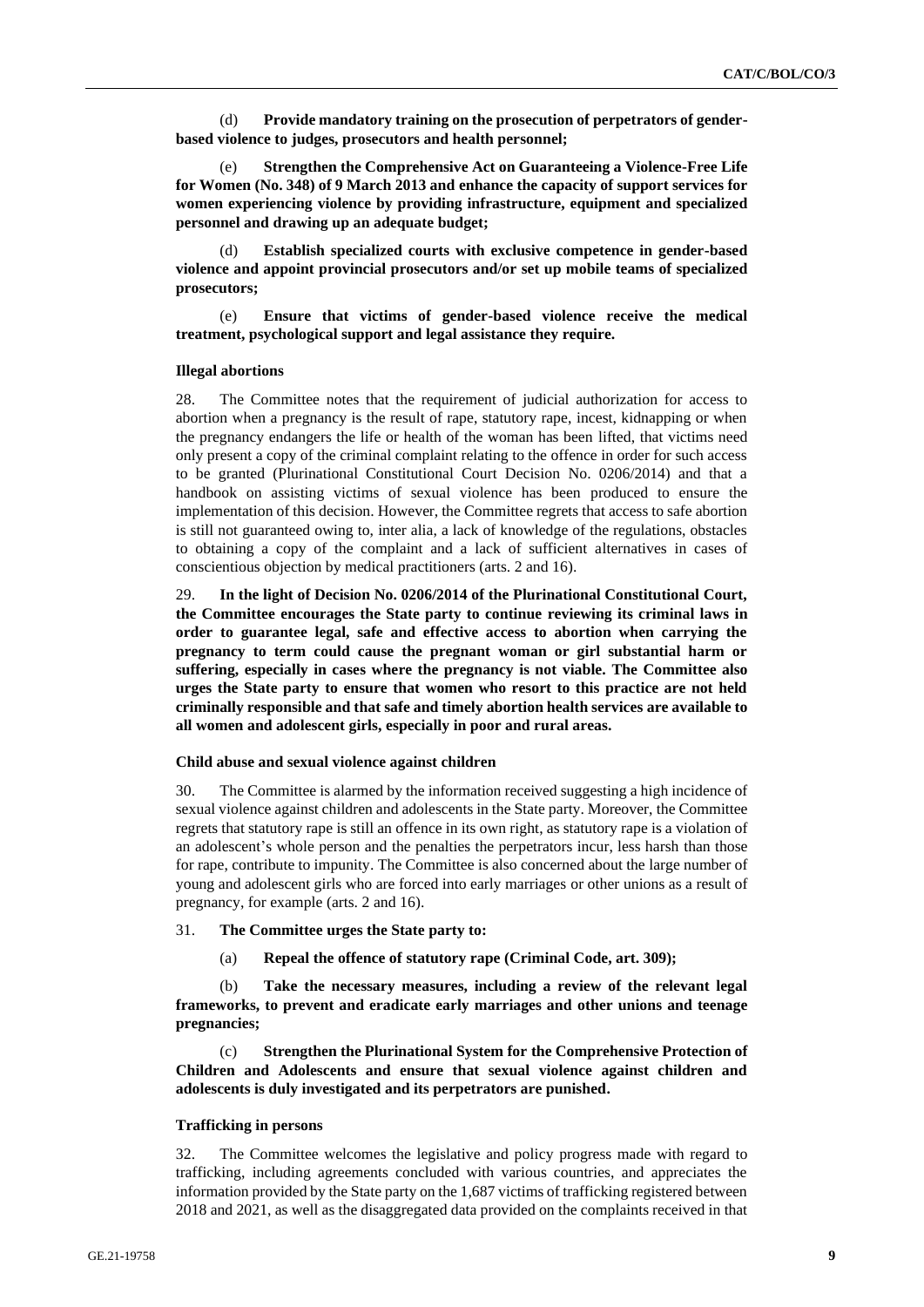regard. However, it regrets the absence of disaggregated information on the number of victims receiving assistance and the insufficient information on the measures that have been taken to ensure that they are provided with free housing and access to adequate medical and psychological support while identification and reporting are under way. In addition, the Committee is concerned about the information regarding corruption among the authorities responsible for combating trafficking (arts. 2 and 16).

33. **The State party should:**

Update and effectively apply the Standardized Protocol for the Specialist **Care of Victims of Human Trafficking and Smuggling, providing effective protection to victims;**

(b) **Ensure that cases of human trafficking are thoroughly investigated, that the alleged perpetrators are prosecuted and, if convicted, punished with appropriate sanctions, and ensure that victims obtain full redress, including adequate compensation and rehabilitation;**

(c) **Ensure the establishment of effective mechanisms to promptly identify victims of torture and trafficking among asylum seekers and migrants.**

#### **Detention conditions in prisons and excessive use of pretrial detention**

34. The Committee regrets that overcrowding is still a major problem in the prison system. It therefore welcomes the efforts made by the State party to improve material conditions in places of detention and reduce overcrowding, such as the organization of workshops on easing the burden on the legal system, the holding of virtual hearings, the increases in capacity at the prisons in Cochabamba and Tarija, the construction of new prisons and the extensions to existing facilities in Riberalta, Beni, San Pablo, La Paz and Palmasola, inter alia, and the granting of amnesties and pardons following the measures adopted in response to the coronavirus disease (COVID-19) pandemic. However, it is concerned about:

The increase in the prison population from  $10,150$  people in 2007 to 18,630 in 2021, as well as the 264 per cent occupancy rate documented by the Subcommittee on Prevention of Torture, although, according to information provided by the State party's delegation, the current occupancy rate is 176 per cent. In this regard, the Committee regrets that the State party has not provided disaggregated information on the quota systems established in the prison system to decrease overcrowding or indicated in which prisons such systems have been set up, although it notes that 10,006 persons deprived of liberty were reportedly granted pardons or amnesties between 2012 and 2021;

(b) The excessive and generalized use of pretrial detention, with persons in pretrial detention representing 64.10 per cent of all persons in detention;

(c) The reduction in the budget allocated to the prison system;

(d) The insufficient information provided on measures and/or protocols adopted to address the specific needs of women, minors, indigenous persons, persons with disabilities, older persons and lesbian, gay, bisexual, transgender and intersex persons deprived of their liberty (arts. 2, 11 and 16).

#### 35. **The State party should:**

Step up efforts to reduce overcrowding in detention centres, in particular **through recourse to non-custodial measures, and continue to improve existing prison facilities and the general living conditions in prisons. The State must also ensure that the specific needs of the aforementioned vulnerable groups are met and develop protocols to that end. In that regard, the Committee draws the State party's attention to the United Nations Standard Minimum Rules for the Treatment of Prisoners (the Nelson Mandela Rules) and the United Nations Rules for the Treatment of Women Prisoners and Non-custodial Measures for Women Offenders (the Bangkok Rules);**

(b) **Ensure that pretrial detention is used only on an exceptional basis and for the shortest possible time, and hold pretrial detainees separately from convicted prisoners in all detention facilities;**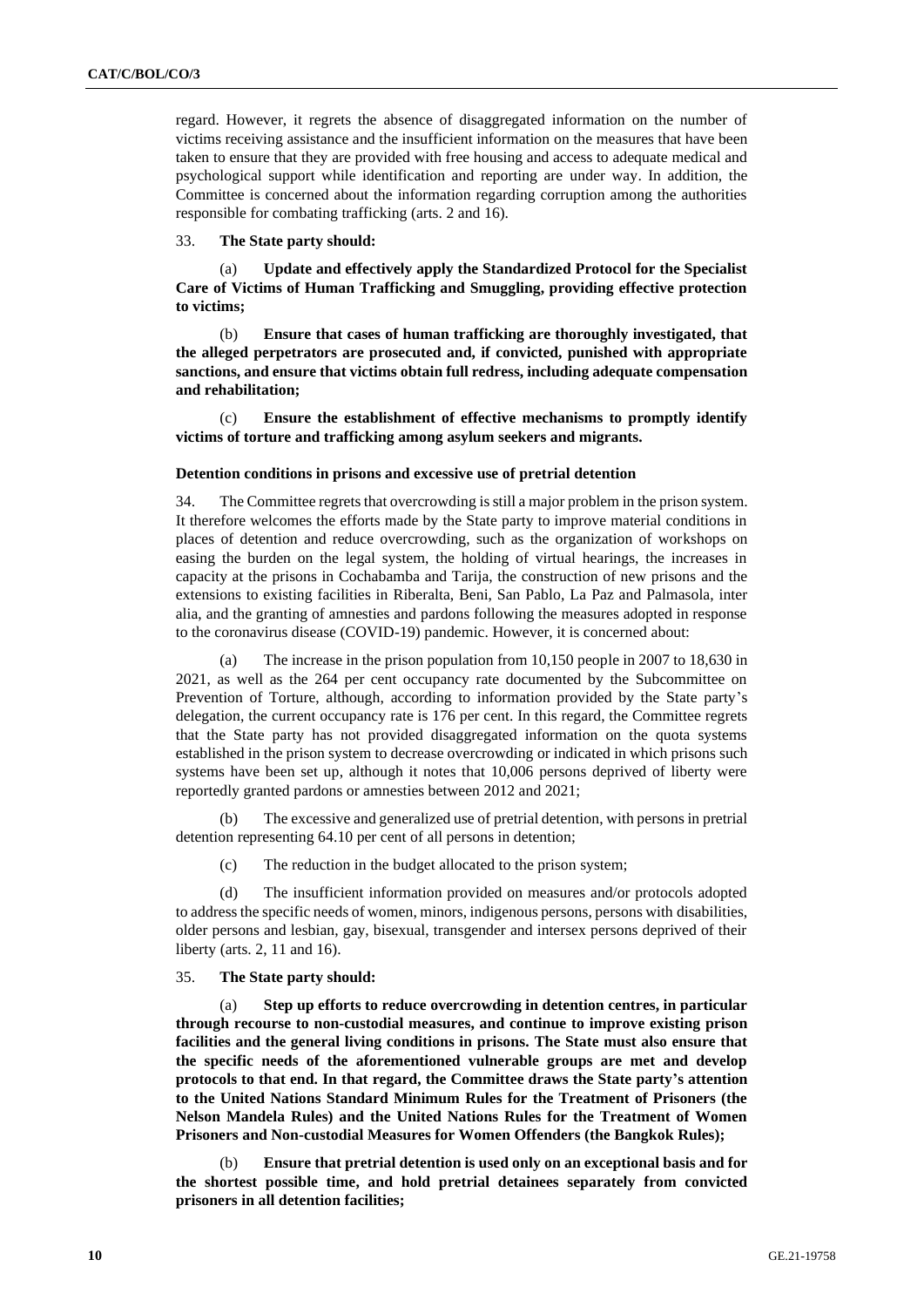## (c) **Ensure that the prison system has the necessary human and material resources to operate effectively.**

#### **Deaths in custody**

36. The Committee regrets that it has not received complete statistics, disaggregated by place of detention, gender, age, ethnic origin and cause of death, for the period 2014–2020 or detailed information on the results of investigations into those deaths or the concrete measures taken to prevent deaths in custody. The Committee is particularly concerned about the lack of such information in the context of the COVID-19 pandemic (arts. 2, 11 and 16).

#### 37. **The Committee urges the State party to:**

Ensure that all deaths in custody are investigated in a prompt and **impartial manner by an independent body, duly taking into account the Minnesota Protocol on the Investigation of Potentially Unlawful Death;**

Assess the effectiveness of programmes for the prevention, detection and **treatment of infectious diseases in prisons.**

#### **Interrogation instructions, methods and practices**

38. The Committee notes with concern that the State party has not provided sufficient information on the protocols to be followed by police authorities and other law enforcement officials when conducting interviews and interrogations, how these officials are trained and how often these protocols are reviewed (arts. 2, 11, 15 and 16).

39. **The Committee recommends that the State party ensure that law enforcement officials, judges and public prosecutors receive mandatory training on non-coercive interrogation techniques, the prohibition of torture and ill-treatment and the obligation of the judiciary to disallow confessions and other evidence obtained through torture.**

#### **Disciplinary practices**

40. The Committee welcomes the closure of the punishment cells known as cages, holes, dungeons and the like. However, it notes with concern that, under current regulations, inmates who commit a very serious offence may, in punishment, be put in solitary confinement for up to 20 days or denied visits for up to 30 days. The Committee is also concerned about the lack of an assessment of the impact of the project "Alternatives to Violence" up to 2017 and about the violence that affected Palmasola Prison in 2018, which resulted in the death of 6 inmates and left more than 20 injured (arts. 2, 11 and 16).

41. **The State party should:**

(a) **Use solitary confinement only in exceptional cases as a last resort, for as short a time as possible (no more than 15 days) and subject to independent review, and only upon authorization by a competent official, in accordance with rules 43 to 46 of the Nelson Mandela Rules;**

(b) **Strengthen measures to prevent and reduce violence and combat corruption in prisons, particularly through strategies to monitor and document such incidents in order to investigate complaints and punish those responsible.**

#### **Human rights defenders and journalists**

42. The Committee notes that Supreme Decree No. 4231 of 7 May 2020 was found unconstitutional for undermining freedom of expression. However, it is concerned about attacks and threats against human rights defenders and journalists and the fruitlessness of most of the investigations into this type of case. In the context of the 2019–2020 crisis, the Committee is particularly concerned about the information reported by the National Press Association, which documents 94 attacks against journalists and media workers and the vandalization of their facilities, as well as attacks against and the obstruction of the work of members of civil society organizations. The Committee is also concerned about the decommissioning of the Plurinational Council for Human Rights, a forum that promotes the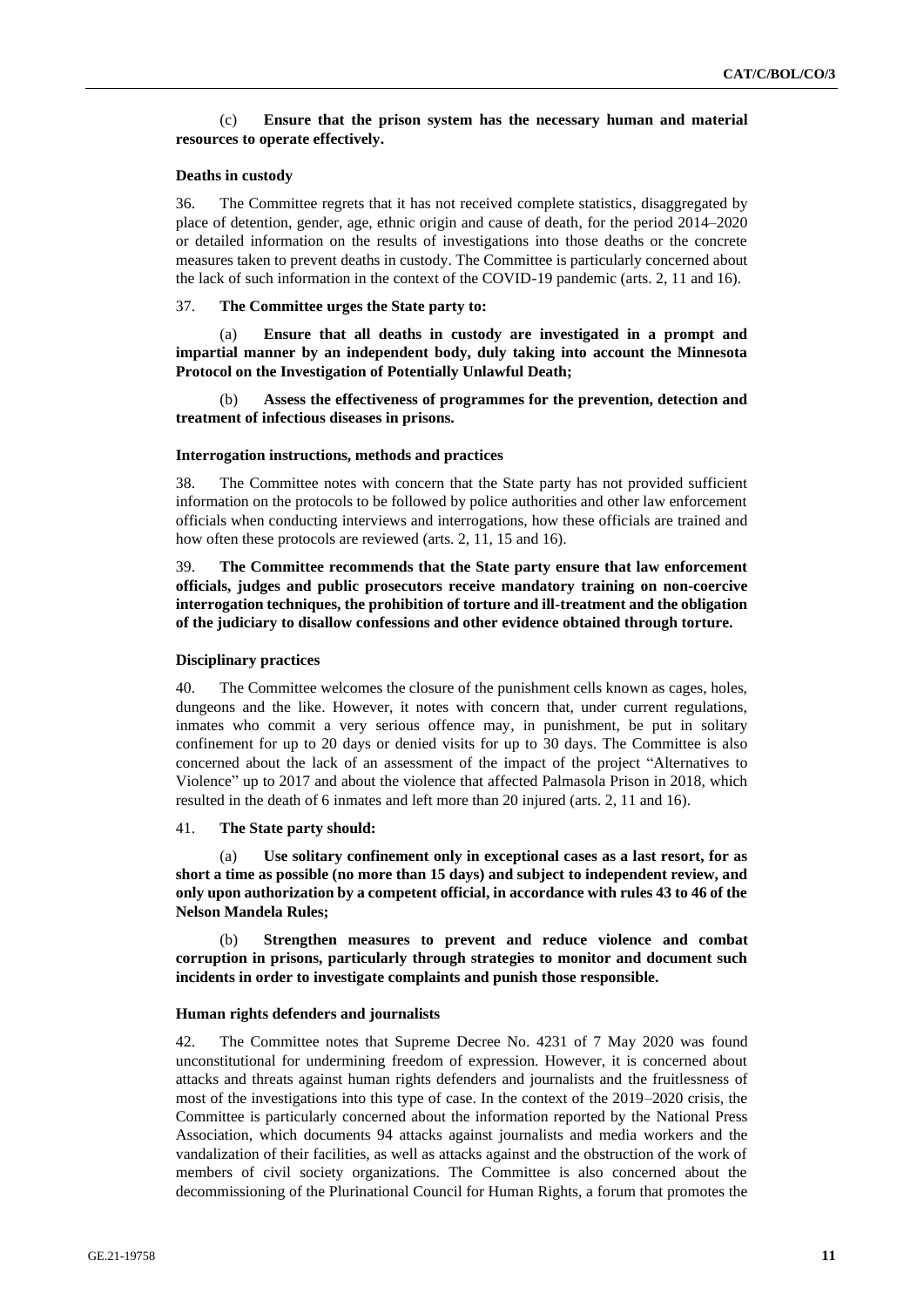participation of civil society organizations in the development of public policies (arts. 2, 12, 13 and 16).

43. **The Committee encourages the State party to:**

(a) **Ensure that human rights defenders and journalists can carry out their work without fear of reprisals or assault;**

(b) **Ensure that the persons responsible are duly investigated, prosecuted and punished and that the victims obtain full redress;**

(c) **Ensure that the Plurinational Council for Human Rights is operational.**

## **Training**

44. While the State party provides regular human rights training, it is of concern to the Committee that public officials do not receive mandatory training specifically related to the Convention and the absolute prohibition of torture and ill-treatment (art. 10).

## 45. **The State party should:**

(a) **Organize mandatory training programmes on the Convention, covering in particular the absolute prohibition of torture and ill-treatment, for all public officials, including law enforcement officials, prosecutors, judges, medical staff and prison and migration officials, and design mechanisms to evaluate the impact of such programmes;**

Ensure that the absolute prohibition of torture and ill-treatment is **included in the rules and instructions governing the duties and functions of all such officials;**

(c) **Ensure that all relevant staff, including medical personnel, are specifically trained to identify cases of torture and ill-treatment, in accordance with the Istanbul Protocol.**

## **Full reparations**

46. The Committee is concerned about victims' limited access to reparations, which must be awarded by a court. Moreover, the Committee is concerned that there is no mechanism in place to ensure that full redress, including rehabilitation, is effectively provided, and that the State party has not submitted the requested information on redress and compensation measures ordered by the courts and actually awarded to victims of torture or their relatives since the consideration of the previous report. The State party has also neglected to provide information on current reparation programmes and the allocation of the necessary resources to those programmes (art. 14).

47. **The Committee calls on the State party to take the necessary steps to ensure that victims of torture or ill-treatment obtain full reparation, including fair and adequate compensation and comprehensive rehabilitation. The Committee draws the attention of the State party to its general comment No. 3 (2012) on the implementation of article 14 of the Convention.**

## **Follow-up procedure**

48. **The Committee requests the State party to provide, by 3 December 2022, information on follow-up to the Committee's recommendations on promptly, independently, effectively and thoroughly investigating the acts of torture, ill-treatment and excessive use of force that occurred during the 2019–2020 crisis, prosecuting and, where appropriate, punishing those responsible, ensuring that the victims in those cases obtain full redress, and establishing a mechanism to follow up on the recommendations of the Interdisciplinary Group of Independent Experts; urgently reforming the justice system in order to guarantee its independence and respect for due process; repealing the offence of statutory rape; and ensuring that the Plurinational Council for Human Rights is operational (see paras. 19 (a) and (b), 23 (c), 31 (a) and 43 (c)). In that context, the State party is invited to inform the Committee about its plans for implementing,**